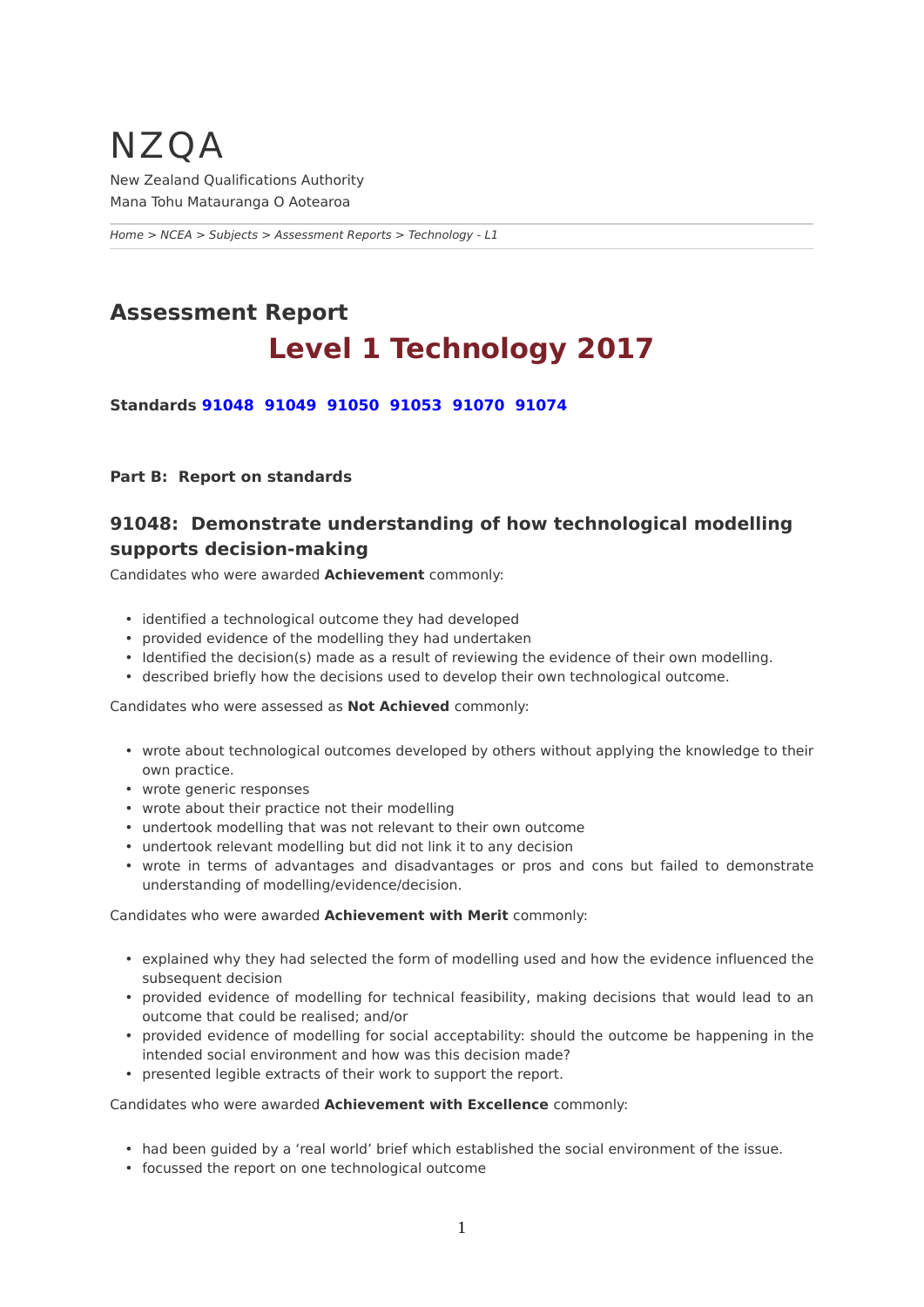- provided a robust discussion as to the purpose of technological modelling, both functional modelling and prototyping, in relation to their own developing outcome
- discussed the technical feasibility of the outcome through the modelling/ evidence/ and subsequent decision.
- provided clear photographic evidence of the modelling and prototyping that had been undertaken.
- discussed the social acceptability of the outcome during development and as a completed outcome.
- embedded risk management in their student practice
- provided photographic evidence showing that the technological outcome actually existed and was evaluated in situ.

#### **Standard specific comments**

Establishing an authentic context and issue with stakeholders who will interact with the end product (technological outcome) is key to success in achieving this standard.

Candidates who reported on the development of more than one outcome were less successful. These candidates often became side tracked by unrelated aspects of their modelling and failed to show how the decisions made as a result of modelling contributed to the evolving outcome.

Technological modelling comprises functional modelling and prototyping. It was often the lack of prototyping that prevented candidates from achieving with excellence

Candidates are encouraged to conduct their own relevant modelling rather than rely on class modelling examples. In writing a report for this standard, it is important that candidates link all aspects of modelling to their own practice.

### **91049: Demonstrate understanding of how materials enable technological products to function**

Candidates who were awarded **Achievement** commonly:

- identified what they were designing and highlighted their required specifications, which helped to link the chosen material(s) and their performance properties to the project
- described the performance properties of at least one of their chosen materials
- used diagrams or written text to describe the composition and structure of the basic material(s) being used
- described how the structure of the material(s) affected the performance of the material required for the outcome
- indicated how the performance of the material(s) was relevant to the purpose of the outcome.
- described how their chosen material(s) could be manipulated because of the composition and structure of the material(s)e.g. plywood can be nailed/screwed close to the edge; cotton is easy to dye…..
- explained how they manipulated their chosen material(s) to allow their technological product to function, e.g. to stop the mild steel frame from rusting I coated it with paint; to stop the edges of my garment from fraying, I overlocked all edges; I sanded all surfaces to get them smooth and then coated them with varnish for protection
- based their report on their own technological experience, ie linked the material(s) being researched to their own project work
- structured their report clearly
- completed a bibliography or referenced as appropriate
- used their own words demonstrating their understanding of how their chosen material(s) enabled their outcome to function.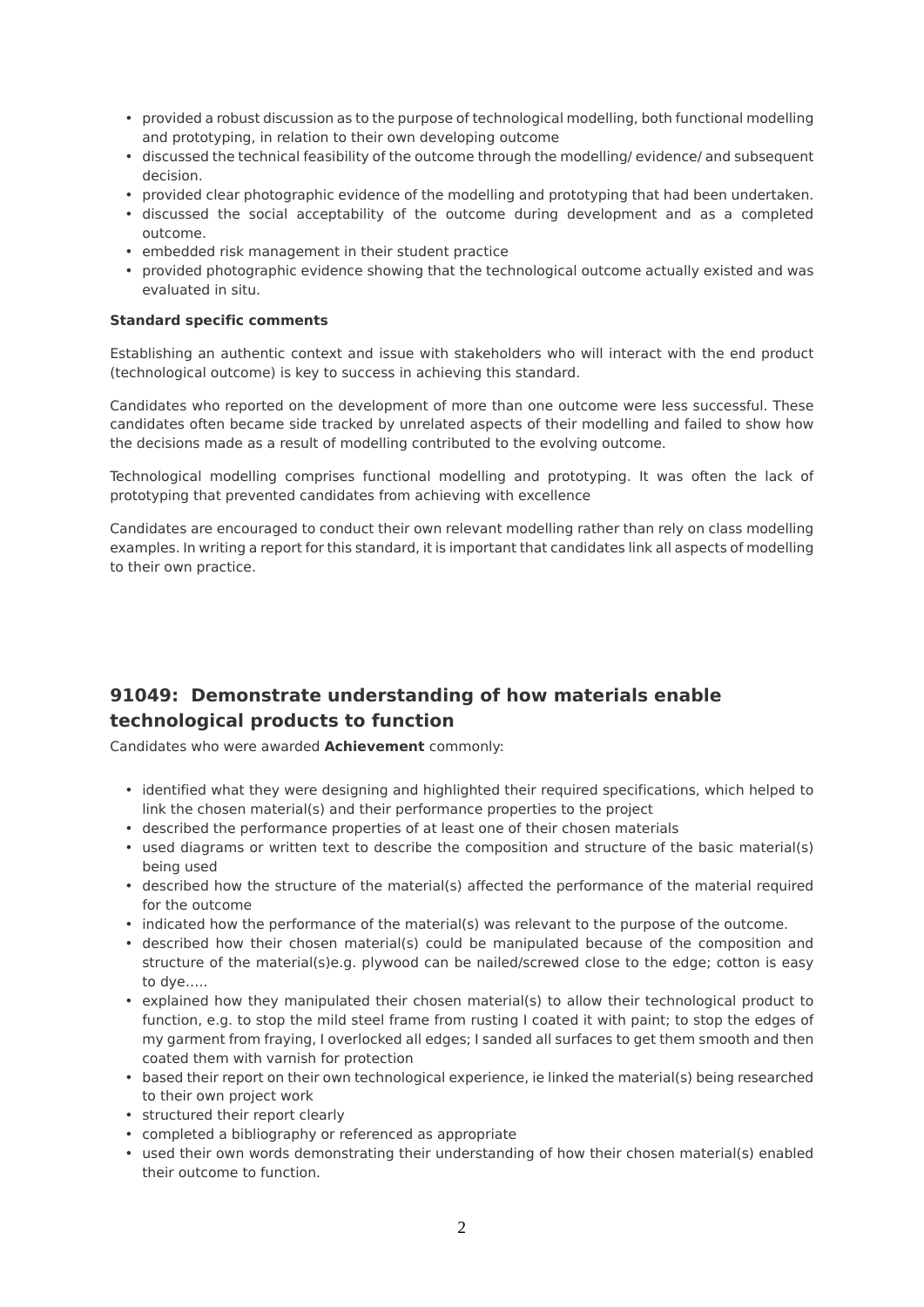Candidates who were assessed as **Not Achieved** commonly:

- presented information that did not clearly identify either the composition or structure of their chosen material(s)
- presented limited or no evidence describing how composition or structure of their chosen material(s) allowed the material to be manipulated
- presented limited or no evidence explaining how the chosen material(s) were manipulated (worked) to allow their project to function
- misinterpreted what constitutes a material
- focused on a number of materials involved in their project but did not present evidence describing how the composition and structure allowed the material to be manipulated; or explain how a material had been manipulated to allow the project to function
- presented information that did not include performance specifications that linked to the final outcome.

Candidates who were awarded **Achievement with Merit** commonly:

- presented evidence of interaction between their project specifications, material research and how they relate to each other
- presented evidence explaining how composition and structure determines the performance properties of a material or materials *e.g. it depends on how long the length of the cotton fibre is when it is picked because the longer the fibre the stronger the yarn is that is spun from cotton*
- presented evidence explaining how the composition and structure determines the way the material(s) can be manipulated *e.g. when you cream the butter and sugar it helps with leavening because the sharp edges of the crystals cut air into the fat; if you cut a piece of wood with the grain, it will be easier because you are not going against the grain; however, because the way the yarns are arranged in my plain weave fabric, there was no room for stretch except for the bias*
- presented a report that displayed evidence of knowledge gained through their research that was clearly student voice, using sentence starters such as *'from the research above I have learnt that … because……*

Candidates who were awarded **Achievement with Excellence** commonly:

- based their reports on their own experiences whilst developing their own project, through the use of trialling and testing of different materials and communication with experts in the chosen field
- compared and discussed in depth the composition, structure, and performance properties of different types of material that enabled their project to function as intended, as required by the performance specifications provided
- concentrated on two to three materials, allowing the opportunity to write a more in depth report.

#### **Standard specific comments**

Some candidates misinterpreted what constitutes a material. This was prevalent in the food contexts. Successful candidates focused on the individual ingredients, e.g. flour, eggs, sugar etc.

Manipulation of materials is a concept that was misunderstood by some candidates. Candidates need to provide evidence of practices and processes that are required as a result of a material's property or properties.

Submitting a 10 page report did not guarantee a candidate would obtain a Merit or Excellence grade. Candidates often repeated their information two or three times instead of building on their initial comments with more in depth explanations of the interaction between their chosen materials, how the composition and structure determined how they could manipulate the material, and how this manipulation allowed the project to function.

Successful reports presented researched material that was relevant, accurate and had been integrated into the candidate's own thinking.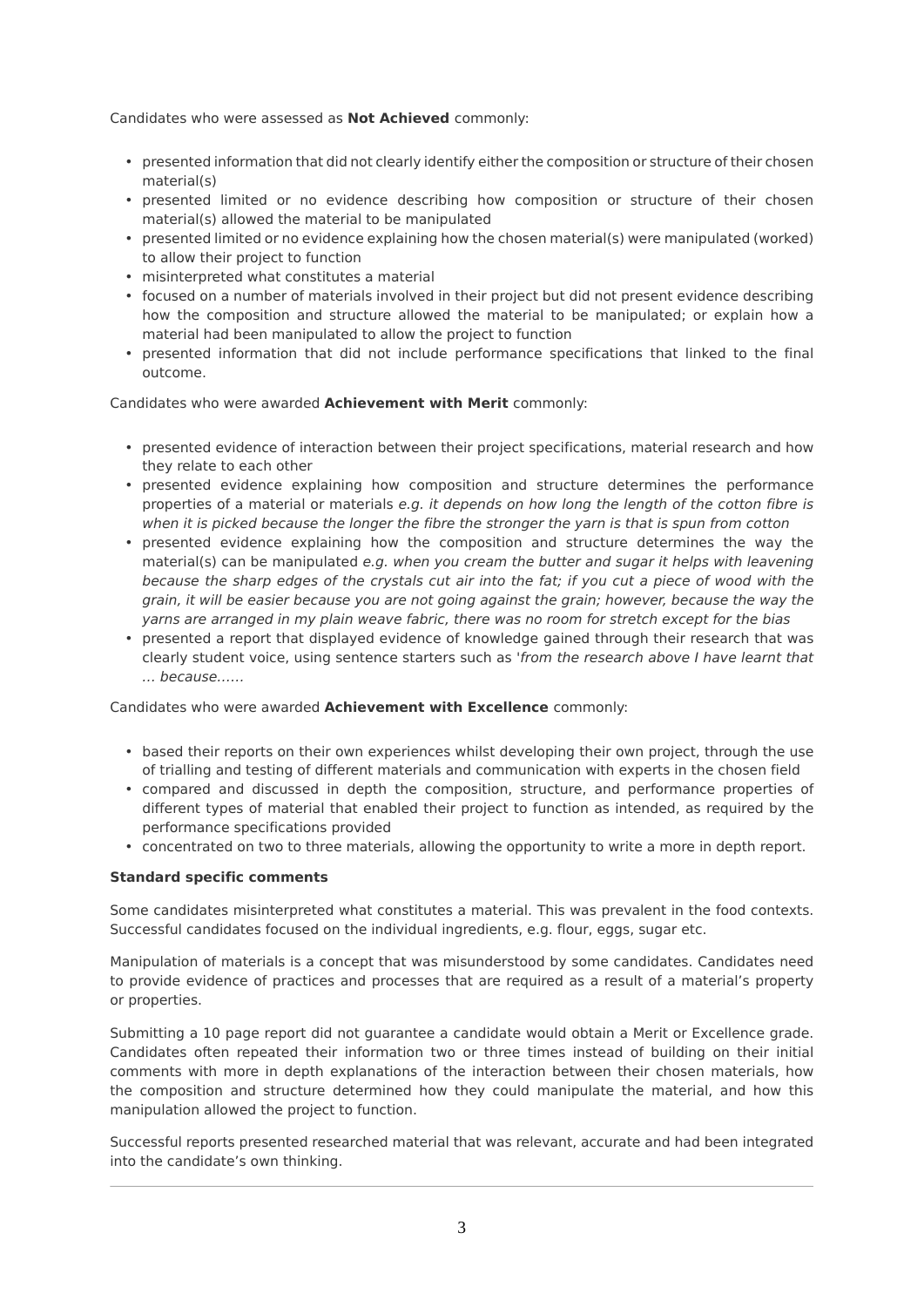### **91050: Demonstrate understanding of the role of subsystems in technological systems**

Candidates who were awarded **Achievement** commonly:

- selected at least one technological system
- identified at least two subsystems within the technological system
- described the roles of at least two subsystems within a system
- described using accurate technical terms how these subsystems worked together to make the overall system function
- limited their report to simple descriptions of the purposes of the subsystems and did not give detailed or in-depth explanations of the subsystem or its specific function.

#### Candidates who were assessed as **Not Achieved** commonly:

- misunderstood what a subsystem is, referring to components as subsystems e.g. LEDs and resistors
- submitted lengthy explanations of how their own circuit worked at a component level but could not identify the subsystems within their system
- identified subsystems but did not describe the roles of the subsystems
- did not relate how the various subsystems they described worked together to achieve the objective of the system
- gave general, inaccurate or vague descriptions of subsystems within a system
- often used incorrect terminology about systems
- described non-technological systems such as biological, managerial or organisational systems.

#### Candidates who were awarded **Achievement with Merit** commonly:

- explained how specific control functions were performed between various subsystems in a technological system
- had a correct understanding of feedback and explained how control information was taken from an output subsystem back to an input subsystem to control, adjust or regulate the behaviour of the system
- explained at least two advantages and two disadvantages of at least one subsystem within the technological system
- included some explanations of design, development and maintenance but did not extend these with discussion points such as detailed comparisons, contrasting aspects and/or justifications to lift their grade to an excellence.

Candidates who were awarded **Achievement with Excellence** commonly:

- discussed both advantages and disadvantages of at least one subsystem within a particular technological system, through comparisons or by evaluating specific decisions made by technologists
- discussed all three aspects of design, development, and maintenance decisions made by technologists regarding subsystems and their implications on a particular technological system.

#### **Standard specific comments**

Candidates were required to demonstrate their understandings of the role of subsystems in technological systems. Candidates chose from a number of alternatives and wrote reports that communicated their understanding often using diagrams or pictures to assist their explanations.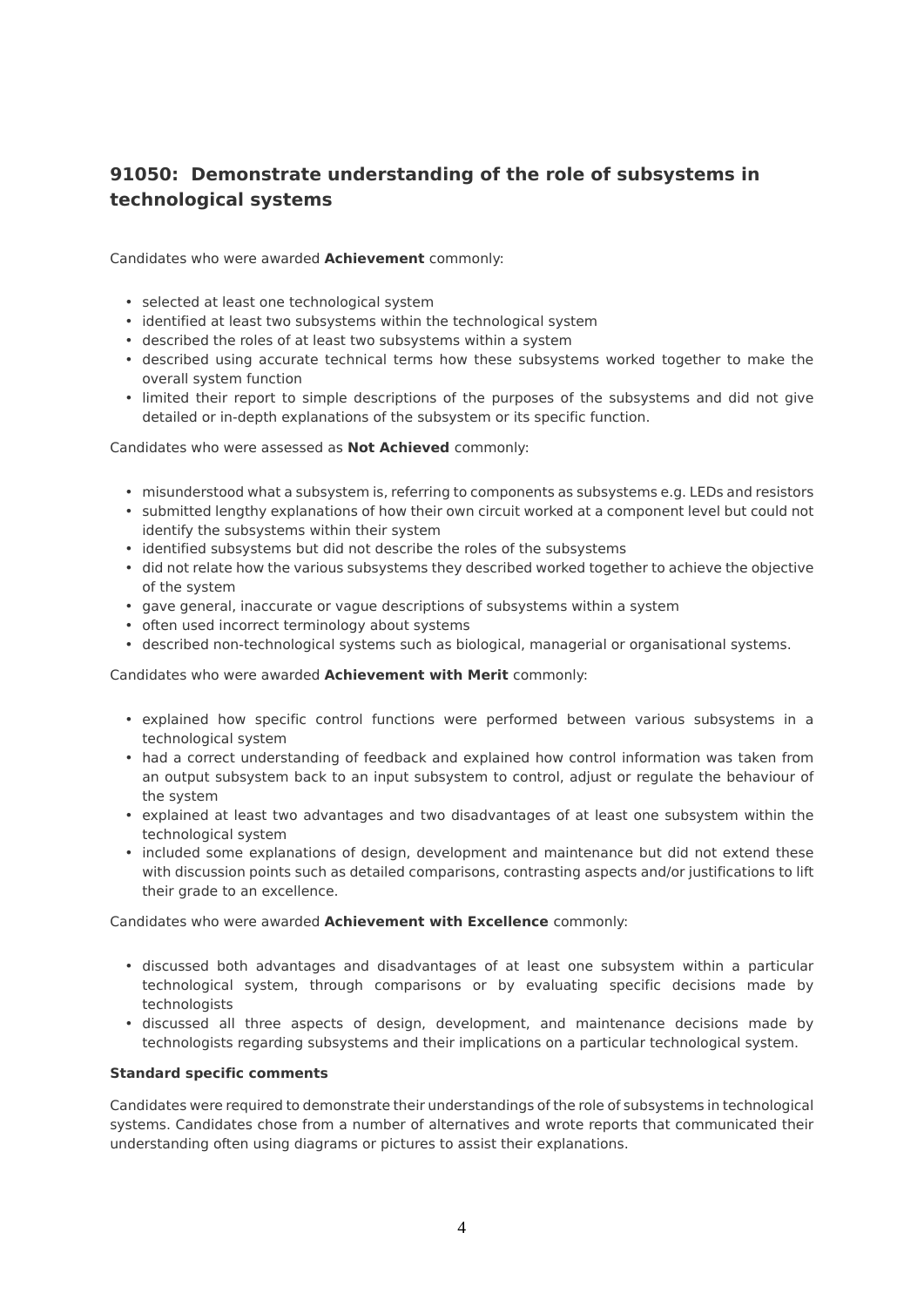A significant number of candidates limited their report to only the achieved criteria and did not attempt to explain feedback or control within a technological system. This was particularly evident when students described their own project (e.g. a railway crossing barrier arm) which had no feedback but only control.

A number of candidates who used computer systems as their system, confused the concept of selfregulation with automation. For instance, when a microprocessor in a computer reads instructions this is not an example of self-regulation, it is simply an automatic process.

A number of candidates failed to gain merit or excellence grades as their explanations of feedback, and in some cases control, were incorrect. Feedback in technological systems does not include how the system gives information about its operation to users of the system; technological feedback is a selfregulating feature of technological systems and occurs without human interaction or intervention.

### **91053: Demonstrate understanding of design elements**

Candidates who were awarded **Achievement** commonly:

- identified and described how design elements had been applied within their own, or other's practice and contexts
- identified and described both the subjective and objective considerations within a specified context
- described how the design elements contributed positively and/or negatively to the quality of the design.

Candidates who were assessed as **Not Achieved** commonly:

- interpreted design elements incorrectly showing limited understanding
- provided design element definitions without commenting on how they had been applied within a technological outcome
- identified the relevant design elements present within a product but did not describe the effect these elements had on the quality of the specified context
- submitted large quantities of 'supplied and/or non-referenced information' that the candidate had not processed/personalised or applied to the context
- did not provide images.

Candidates who were awarded **Achievement with Merit** commonly:

- identified, described, and explained how design elements had been applied to the technological outcome(s) chosen
- compared, contrasted, and evaluated the application of design elements, either within their own practice or the practices of others
- explained how specific elements had been applied to improve the aesthetics and/or function of a product
- reflected on the development of a product and how the application of design elements impacted on the product
- illustrated the application of design elements throughout the development of their outcome throughout their report.

Candidates who were awarded **Achievement with Excellence** commonly:

• demonstrated independent research, design, and on-going and reflective analysis within their practice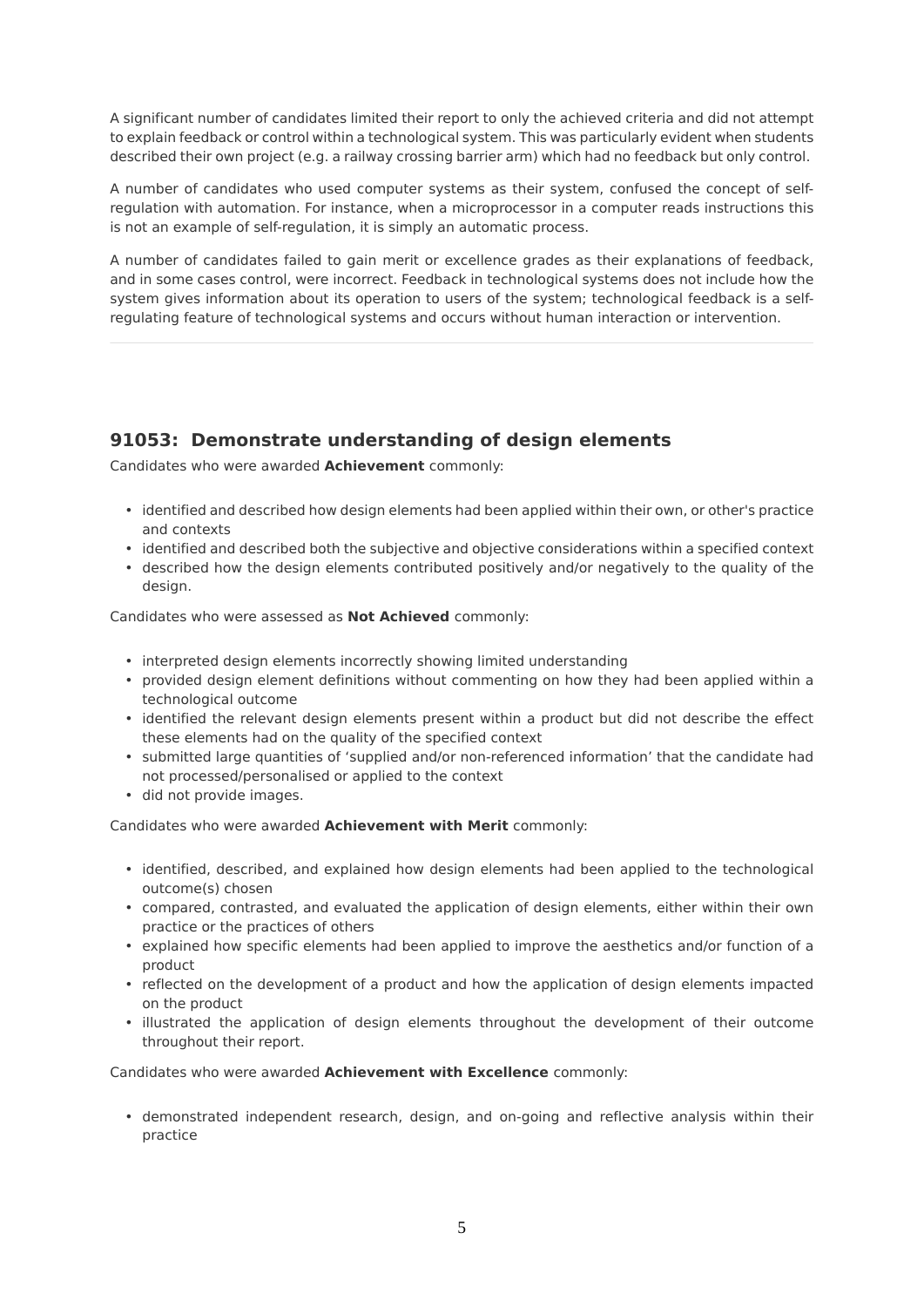- compared, contrasted and evaluated the application of design elements, either within their own practice and/or the technological outcomes and often discussed how the interaction of different design elements impacted on the quality of the design
- placed an emphasis on how the application of design elements impacted on their own practice and discussed how it impacted on design decisions.

#### **Standard specific comments**

This standard requires candidates to comment on where and how design elements have been utilised in a technological outcome(s). In addition, candidates are also required to consider how the application of these design elements has impacted on the quality of the design.

Candidates who aligned their report to their own technological practice were more likely to gain merit and excellence grades. They often provided greater levels of explanation that related to how the application of design elements impacted on their own design decisions during the development of a product and an analysis of the completed outcome.

Candidates who used different technological outcomes to describe each of the design elements prior to exploring a specific technological outcome were often limited to an achieved grade. Many of these candidates apportioned a significant amount of their report to this aspect, restricting their ability to gain higher grades due to page limits. It appears that many of the formats and templates used by candidates have not been updated to reflect changes in assessment specifications, in particular page limits.

Evidence for a grade of merit and excellence is often not produced until the impact of multiple design elements within the same outcome is explored, and how this impacts on the quality of the design e.g. a combination ofbright colours and repetition of line/pattern on the cycle helmet makes it stand out at distance and the pattern is popular with teenagers…

At the higher levels, candidates were more likely to place equal emphasis on both the subjective and objective considerations (or aesthetics and function). This enabled many candidates to comment on how the application of design elements was often a compromise. This also highlights the importance of selecting an outcome where both the subjective and objective considerations are relevant and obvious.

### **91070: Demonstrate understanding of basic concepts of information**

Candidates who were awarded **Achievement** commonly:

- demonstrated a limited understanding of Operating Systems and Application Software but could describe two or three features
- described file management techniques and provided some screenshots of their structures
- described how they used file compression and how they managed threats to their own practices of information management
- described at least two ethical issues in relation to their own practices
- completed one section strongly but had other weak or incomplete sections.

Candidates who were assessed as **Not Achieved** commonly:

- relied on teacher provided templates or answered questions provided by the teacher without demonstrating their own understanding
- lacked student voice or made little reference to their own use of computers
- produced incomplete reports or very short reports
- listed the features of either the Operating system or Application Software without providing the relevant description on how it is used in practice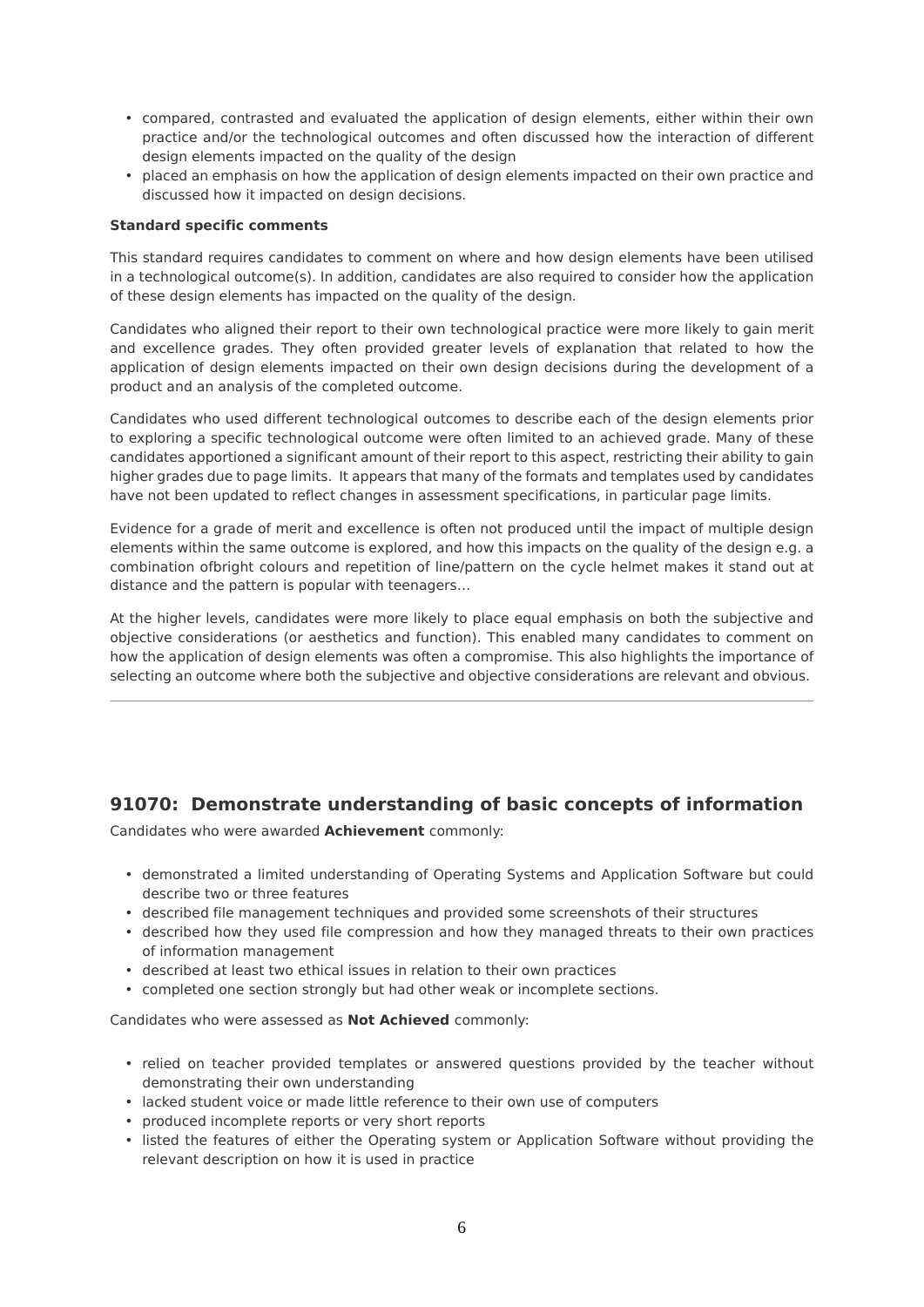- provided detailed descriptions of hardware used in school or at home which is not related to this standard
- described different Operating Systems or different types of Operating Systems which is not required by this standard
- provided screenshots of their files/folder system without annotations or did not refer to them in their reports
- provided lists of features without attempting explanation
- copied and pasted material without demonstrating any understanding.

Candidates who were awarded **Achievement with Merit** commonly:

- showed an in-depth understanding of some of the concepts
- related their report to their own use of operating systems and information management throughout the year
- supported their answers with relevant annotated screenshots
- explained the drives/devices used to store and backup data in relation to their own practice.

Candidates who were awarded **Achievement with Excellence** commonly:

- explained and referred to their own practices throughout their report year
- used detailed relevant annotated screenshots to expand/support their explanations
- explained how application software and operating system software interact to perform specific information management tasks
- fully understood and could justify the selection of the software by intended use
- provided evidence that they used a range of different file types in their practice and therefore could compare and contrast for different purposes.

#### **Standard specific comments**

Some candidates had a whole page referring to standards that they completed throughout the year. This is not required and impacted on the report size.

Some candidates remained within the page limit but text size was clearly a lot smaller and margins were adjusted. Any pages after 10 were not considered (marked).

Most candidates wrote their own reports which showed individuality, excellent supporting material and a comprehensive understanding of information management.

Some candidates used very structured templates this meant candidate reports looked very similar.

The best results seemed to have come from schools that worked directly with the most recent markers reports.

### **91074: Demonstrate understanding of basic concepts from computer science**

Candidates who were awarded **Achievement** commonly:

- used their own words to describe the key concepts and acknowledged sources when appropriate
- described formal and informal language and the role each language plays in the operation of a computer.
- described the purpose and key features of an algorithm
- gave one example of the cost of an algorithm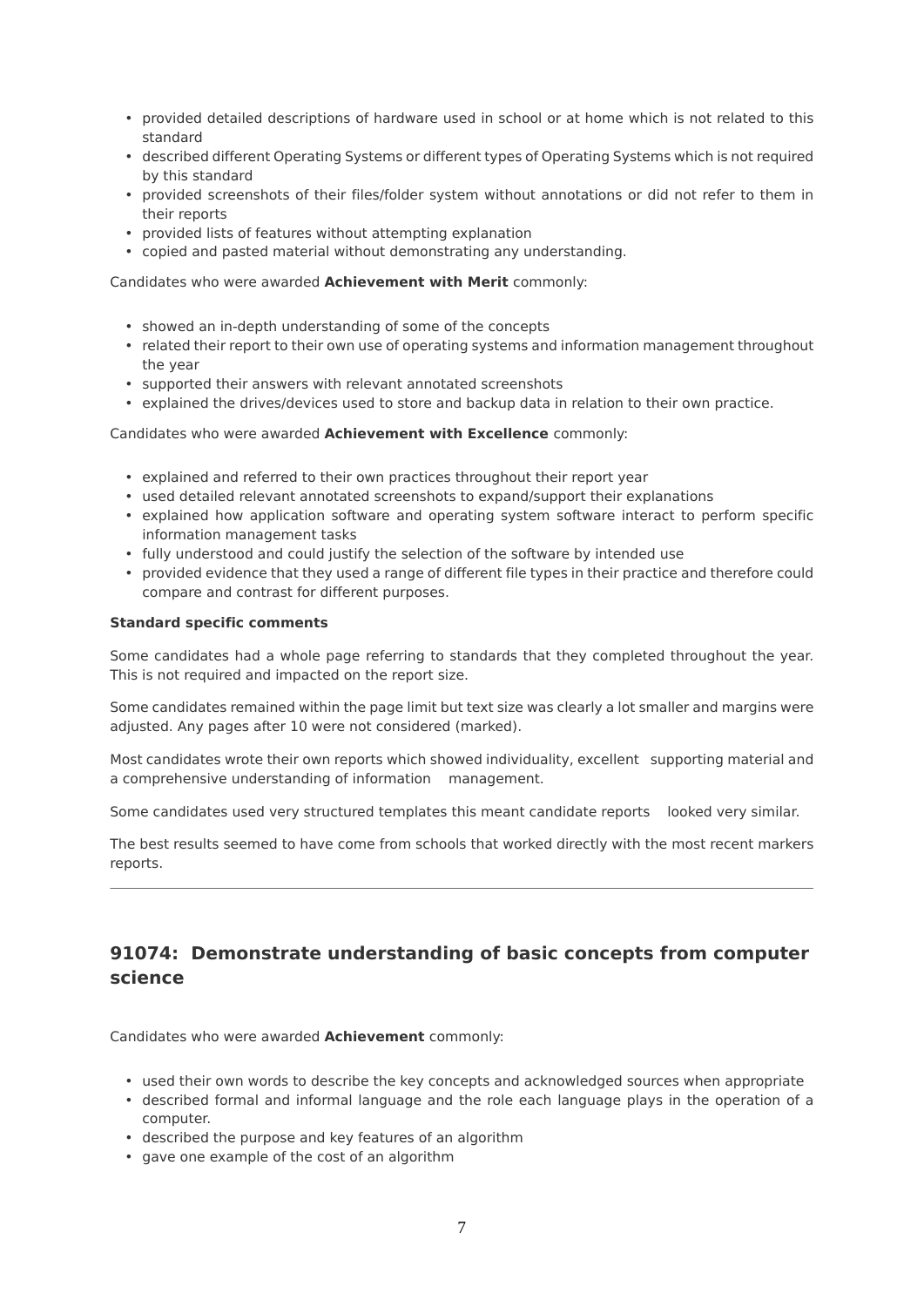- described the roll of higher and lower level languages and the role of a complier, using appropriate higher-level programming languages e.g python, java, C - not HTML or CSS
- described the role of both an interpreter and compiler in the development of software
- described the concept of HCI and gave an example of Human Computer Interaction with a given device.

Candidates who were assessed as **Not Achieved** commonly:

- did not attempt all three sections
- completed or partially completed teacher-created templates with short answers showing little or no understanding
- copied examples from the CS Field Guide with no evidence they understood the underlying concepts
- did not show understanding of the difference between a higher and lower level language
- used web languages such as html/css/php as examples of higher level programming languages
- did not describe the role of a compiler or interpreter
- discussed the usability of a given device without showing any understanding of HCI concepts
- used graphs and charts with no labels or annotations and had no understanding of what the graph and/or image was intended to convey
- included images that were not discussed or irrelevant
- did not determine the cost of an algorithm
- did not describe the role of a user interface.

#### Candidates who were awarded **Achievement with Merit** commonly:

- outlined the key features of an algorithm and explained their importance
- explained the cost of an algorithm
- compared the cost of two different algorithms for the same task
- used their own programmes for comparisons and provided images with explanation
- gave examples of and showed understanding of the role of higher level, lower level languages and the function of a compiler
- showed a clear understanding of HCI concepts and were able give examples of these using specific devices
- made comparisons of the usability functions between two devices and related these to HCI concepts
- covered all three topic areas with some depth and understanding.

Candidates who were awarded **Achievement with Excellence** commonly:

- compared the cost of different algorithms for a set task and discussed the results in detail, with justifications of opinions presented
- answered all sections clearly, but links were also made between concepts which showed clear understanding and comprehension
- used clearly labeled and relevant graphs, charts and images
- discussed in some detail the differences between high and low-level languages giving examples of their own work as justification
- explained the role of a compiler and interpreter with appropriate examples and discussed the relative merits of each
- explained HCI concepts with examples and compared two different hardware or software interfaces discussing the relative merits of each in relation to concepts of heuristics
- provided images as evidence to support discussion and comparisons of user interfaces.

#### **Standard specific comments**

As in previous years, there are still candidates using very structured teacher provided templates to complete short-answer or closed questions. This gives candidates little opportunity to attain a mark greater than achieved as the answers are more descriptive than explanatory and they provide little or no opportunity for discussion. It is very difficult for candidates to provide evidence of deep